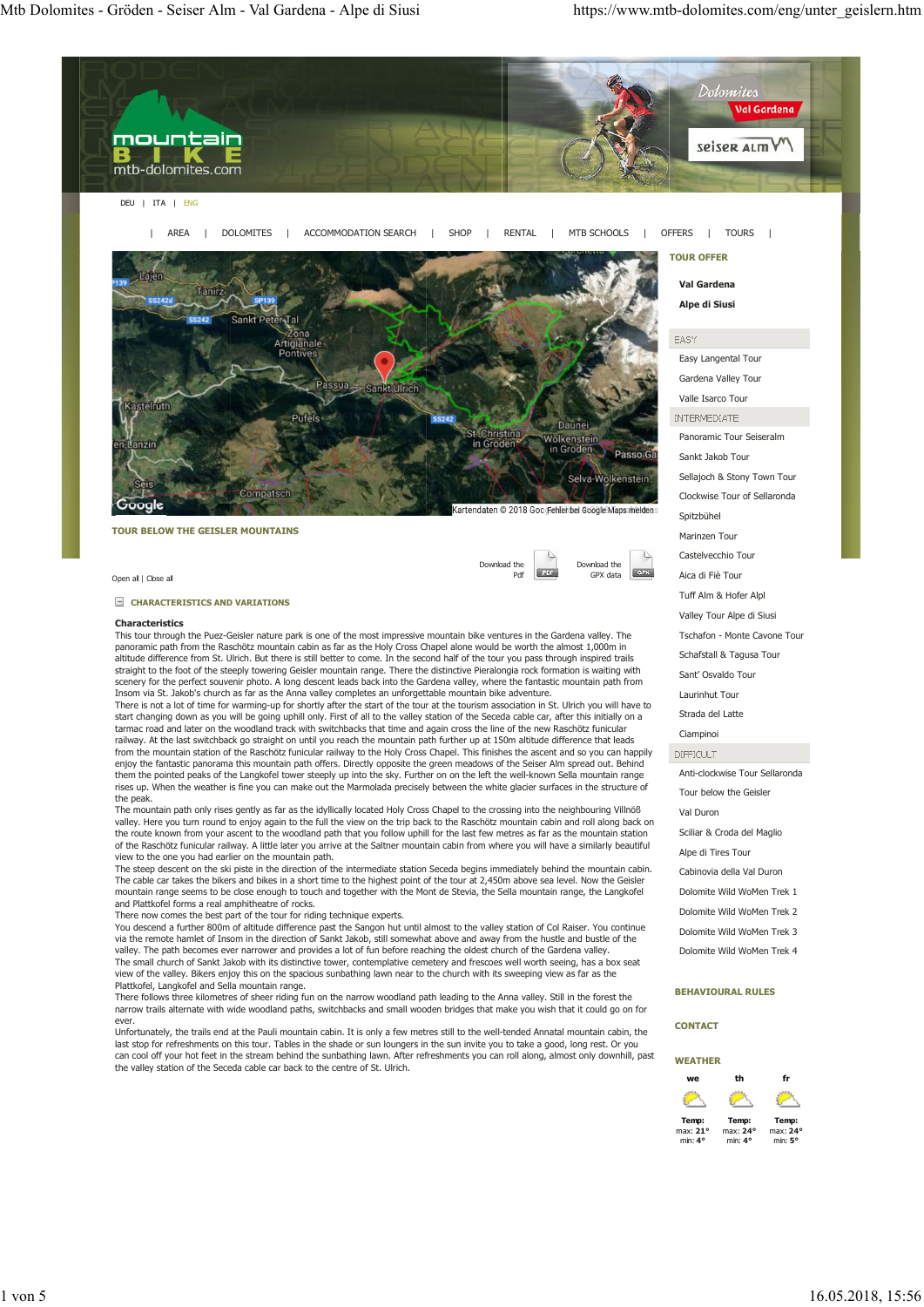

## **Variations**

1. Ascent with the Raschötz funicular railway: this tour is decidedly shorter and easier if you use the recently built (2010) Raschötz funicular railway. To this end do not go straight on at waymarker 4 at the valley station of Seceda, turn left instead. Follow the signposts to Raschötz and take the train/cable car. Below the mountain station join the tour described here again at waymarker 24<br>and continue directly on to the Saltner mountain cabin, omitting the mountain path to the Ho 1,000m in altitude difference and a bit less than 10km.

2. Leaving out Raschötz mountain cabin and the Holy Cross church: The tour will be somewhat shorter if you take a sharp right turn at waymarker 17 and go in the direction of the mountain station Raschötz (-185m altitude difference, -3.3km).

3. Extension via La Poza and Langental: Whoever would like to extend the tour a bit should not take a sharp right turn into the<br>underground passage at the junction shortly before the valley station of Col Raiser (waymarker Via La Poza in the direction of Wolkenstein and further on into the Langental, you can ride along the cross-country ski run as far as you want (at a maximum to the start of the mountain pasture Pra da Ri). Back again on the cross-country run bear left at the car<br>park and via the valley station of Dantercepies to Wolkenstein. From there still on the left (corresponds exactly to the first part of the Gardena valley tour).

4. Leaving out the Anna valley mountain cabin: Whoever at the end of the tour does not want to stop for more refreshments should not turn sharp right into the Annatal at the junction (waymarker 83), but carry straight on in the direction of valley station Seceda (-33m altitude difference, -0.7km).







# **TOUR INFORMATION**

| <b>Tour information</b>   |                                  | % of distance          | <b>Riding times</b>    | Riding time without pauses |
|---------------------------|----------------------------------|------------------------|------------------------|----------------------------|
| Total distance            | 32,56 km                         | 100 %                  | Riding time at 10 km/h | 3 hrs 15 min               |
| Height variation uphill   | 1316 Hm                          |                        | Riding time at 12 km/h | 2 hrs 43 min               |
| Height variation downhill | 2043 Hm                          |                        | Riding time at 14 km/h | 2 hrs 20 min               |
| Maximum altitude          | 2453 m                           |                        | Riding time at 16 km/h | $2$ hrs 02 min             |
| Tarmac                    | $0,00$ km                        | $0,0\%$<br>a sa nag    | Riding time at 18 km/h | 1 hr 49 min                |
| Tarmac cycle path         | 8,04km                           | 24,7 %                 | Riding time at 20 km/h | 1 hr 38 min                |
| Gravel                    | 12,83 km                         | 39,4 %<br>and the con- |                        |                            |
| Hiking trail              | 4,67 km                          | 14,4 %                 |                        |                            |
| Single track              | 5,04 km                          | 15,5 %                 |                        |                            |
| Carrying / pushing        | $0,00$ km                        | 0,0%<br>$\sim$         |                        |                            |
| Cable car / transfer      | 1,96 km                          | 6,0%                   |                        |                            |
| Altitude profile>>        | <b>HUILDER</b><br><b>Belling</b> | American<br>-          |                        |                            |

....

....

.....

| 3 hrs 15 min   |
|----------------|
| 2 hrs 43 min   |
| 2 hrs 20 min   |
| $2$ hrs 02 min |
| 1 hr 49 min    |
| 1 hr 38 min    |
|                |

# K

| <b>Physical condition</b> |     |         |
|---------------------------|-----|---------|
| Overall condition         | 3.6 | <b></b> |
| Total height variation    | 4.0 |         |
| Total distance            | 3.0 | 00000   |
| Maximum altitude          | 4.0 |         |
|                           |     |         |

| <b>Tour evaluation</b> |     |
|------------------------|-----|
| Overall difficulty     | 4.0 |
| Climb difficulty       | 3.9 |
| Descent difficulty     | 4.3 |

# **Riding technique**

| Overall riding technique   | 4.2 |  |
|----------------------------|-----|--|
| Surface                    | 3.8 |  |
| Average climb gradient Ø   | 5.0 |  |
| Average descent gradient Ø | 4.0 |  |
|                            |     |  |

### **Emotional experience** ..... Panorama 5,0 Riding fun 4,0 ....

 **GETTING THERE AND STARTING POINT**

**Getting there**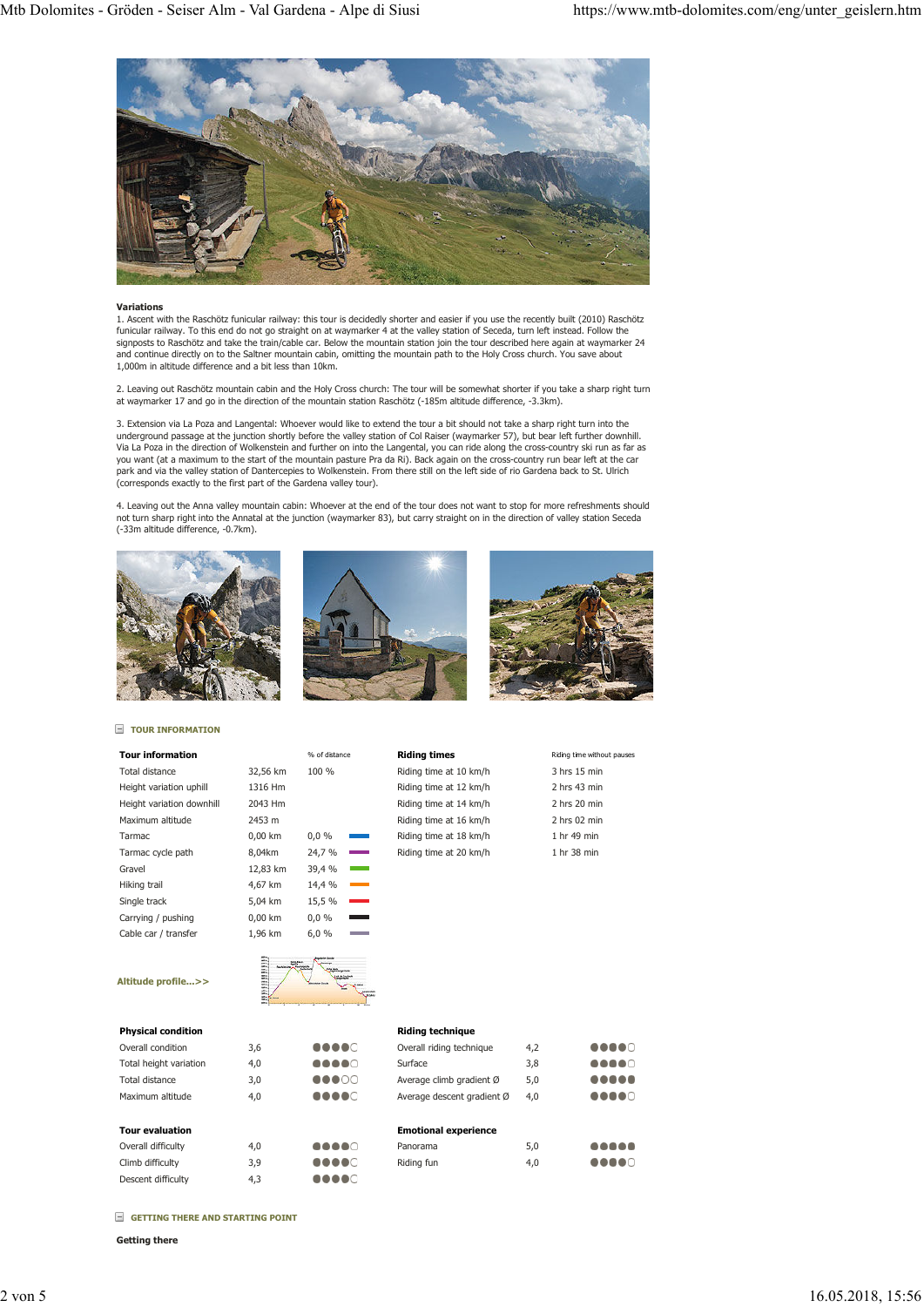Take Brenner motorway A22, coming from the north via Innsbruck-Brenner, or from the south via Verona-Bozen.<br>The best motorway exit is Klausen/Gröden. From there in about 20 minutes you can reach St Ulrich and a few kilomet

**Starting point**<br>This tour begins at the tourism association in St. Ulrich.<br>Parking is available at the valley station of the Seceda cable car.

# **ROADBOOK**

| No | km                 | Next      | Hm        | Sym Location                                                                     | Direction                                                                                    | Route          | Time 22<br>km/h | Time 10<br>km/h |
|----|--------------------|-----------|-----------|----------------------------------------------------------------------------------|----------------------------------------------------------------------------------------------|----------------|-----------------|-----------------|
| 1  | 0,00               | 0,08      | 1231      | Tourist information office in<br>St. Ulrich/Ortisei                              | Right to St. Jakob/San<br>Giacomo                                                            | R 3%<br>→      | 00:00           | 00:00           |
| 2  | 0,08               | 0,07      | 1235      | Church in Ortisei                                                                | Straight ahead Sacun                                                                         | R 7%<br>↗      | 00:00           | 00:00           |
| 3  | 0,15               |           | 0,18 1243 | Junction (stone)                                                                 | Bear left Annatal 9                                                                          | S 3%<br>→      | 00:00           | 00:00           |
| 4  | 0,33               |           | 0,52 1251 | Bottom of Seceda lift                                                            | Straight ahead uphill Annatal                                                                | R 9%<br>71     | 00:00           | 00:01           |
| 5  | 0,85               |           | 0,05 1298 | Playground                                                                       | left                                                                                         | $S - 9%$       | 00:02           | 00:05           |
| 6  | 0,90               |           | 0,19 1294 | Bridge over brook                                                                | Straight ahead                                                                               | S 6%<br>л      | 00:02           | 00:05           |
| 7  | 1,10               | 0,08 1305 |           | Junction                                                                         | Straight ahead uphill                                                                        | R 11%<br>71    | 00:02           | 00:06           |
| 8  | 1,18               |           | 0,11 1314 | Kehre, Fountain                                                                  | Straight ahead Annatal                                                                       | R 13%<br>71    | 00:03           | 00:07           |
| 9  | 1,28               |           | 0,74 1328 | Junction Str. Sobosch                                                            | Sharp right to Raschötz/<br>Rasciesa 7                                                       | R 16%<br>Т     | 00:03           | 00:07           |
| 10 | 2,02               |           | 0,31 1438 | Junction Streda Costes                                                           | Straight ahead uphill                                                                        | R 12%<br>71    | 00:05           | 00:12           |
| 11 | 2,33               |           | 0,07 1475 | Junction                                                                         | Sharp left uphill Raschötz 9                                                                 | R 13%<br>71    | 00:06           | 00:13           |
| 12 | 2,40               |           | 1,06 1484 | Fountain                                                                         | Straight ahead uphill                                                                        | R 11%<br>↗     | 00:06           | 00:14           |
| 13 | 3,46               | 0,68      | 1613      | Junction to Furnes                                                               | Straight ahead Raschötz                                                                      | R 11%<br>л     | 00:09           | 00:20           |
| 14 | 4,13               | 0,37      | 1689      | Under cable car                                                                  | Straight ahead                                                                               | S 11%<br>71    | 00:11           | 00:24           |
| 15 | 4,50               | 0,19      | 1730      | Junction to Troi Paian 8                                                         | Sharp right Raschötz                                                                         | S 9%<br>71     | 00:12           | 00:27           |
| 16 | 4,69               |           | 1,75 1746 | Junction to Furnes 8                                                             | Straight ahead uphill                                                                        | S 15%<br>Т     | 00:12           | 00:28           |
| 17 | 6,44               | 0,94      | 2012      | Junction at hairpin bend                                                         | Bear left UTIA Resciesa<br>(CAI-Hütte)                                                       | S 17%<br>Т     | 00:17           | 00:38           |
| 18 | 7,37               | 0,06      | 2164      | Intersection kurz vor Hütte                                                      | Bear left zur Hütte,<br>Heilig-Kreuz-Chapel                                                  | W 5%<br>71     | 00:20           | 00:44           |
| 19 | 7,43               | 0,65      | 2167      | Raschötzhütte                                                                    | Bear left Heilig-Kreuz-Chapel                                                                | P 5%<br>71     | 00:20           | 00:44           |
| 20 | 8,08               | 0,65      | 2197      | Heilig-Kreuz-Chapel                                                              | Turn back                                                                                    | $P - 5%$       | 00:22           | 00:48           |
| 21 | 8,73               |           | 0,06 2167 | Raschötzhütte                                                                    | Bear right Bergstation, Brogles                                                              | W-5%<br>Ч      | 00:23           | 00:52           |
| 22 | 8,80               | 0,94      | 2164      | Junction kurz nach<br>Raschötzhütte                                              | Bear right downhill<br>St. Ulrich                                                            | $S - 17%$      | 00:23           | 00:52           |
|    | 23 9,73            |           | 0,51 2012 | Intersection in bend                                                             | Bear left uphill Chairlift,<br>Restaurant                                                    | S 15%<br>Т     | 00:26           | 00:58           |
|    | 24 10,24 0,14      |           | 2088      | Junction below top of lift                                                       | Straight ahead uphill                                                                        | S 16%<br>Т     | 00:27           | 01:01           |
|    | 25 10,38 0,05      |           | 2109      | Junction towards top station Straight ahead uphill                               |                                                                                              | S 6%<br>71     | 00:28           | 01:02           |
|    | 26 10,43 0,07      |           | 2112      | Junction hiking trail bei<br>Saltnerhütte                                        | Straight ahead uphill Brogles<br>Hütte                                                       | S 9%           | 00:28           | 01:02           |
|    | 27 10,50 0,23 2118 |           |           | Junction hinter Saltnerhütte                                                     | Bear right Furnes, St. Ulrich<br>(über den Zaun zu großem<br>Fountain, dann Skipiste folgen) | W-13%          | 00:28           | 01:02           |
|    | 28 10,73 0,34      |           | 2088      | Junction to Col Ciarnacei,<br>Furnes, St. Ulrich 9                               | Right Furnes (Skipiste folgen)                                                               | W-21%<br>V     | 00:29           | 01:04           |
|    | 29 11,07 0,09      |           | 2014      | Junction hiking trail 9                                                          | Straight ahead Furnes                                                                        | W-33%<br>V     | 00:30           | 01:06           |
| 30 | 11,16 0,14 1986    |           |           | Junction to Col Ciarnacei,<br>Furnes, St. Ulrich 9                               | Straight ahead Furnes                                                                        | W-27%<br>₩     | 00:30           | 01:06           |
|    | 31 11,30 0,68      |           | 1947      | Crossroad                                                                        | Straight ahead Furnes                                                                        | W-20%<br>₩     | 00:30           | 01:07           |
|    | 32 11,98 0,39      |           | 1809      | Crossroad Forststraße                                                            | Bear right St. Ulrich                                                                        | $S - 4%$       | 00:32           | 01:11           |
|    | 33 12,36 0,27      |           | 1792      | Crossroad nach St. Ulrich und Sharp left Furnes 8<br>Raschötz (Schild Naturpark) |                                                                                              | $S - 14%$      | 00:33           | 01:14           |
|    | 34 12,63 0,14 1754 |           |           | Jagdhütte                                                                        | Straight ahead                                                                               | $S - 17%$<br>ע | 00:34           | 01:15           |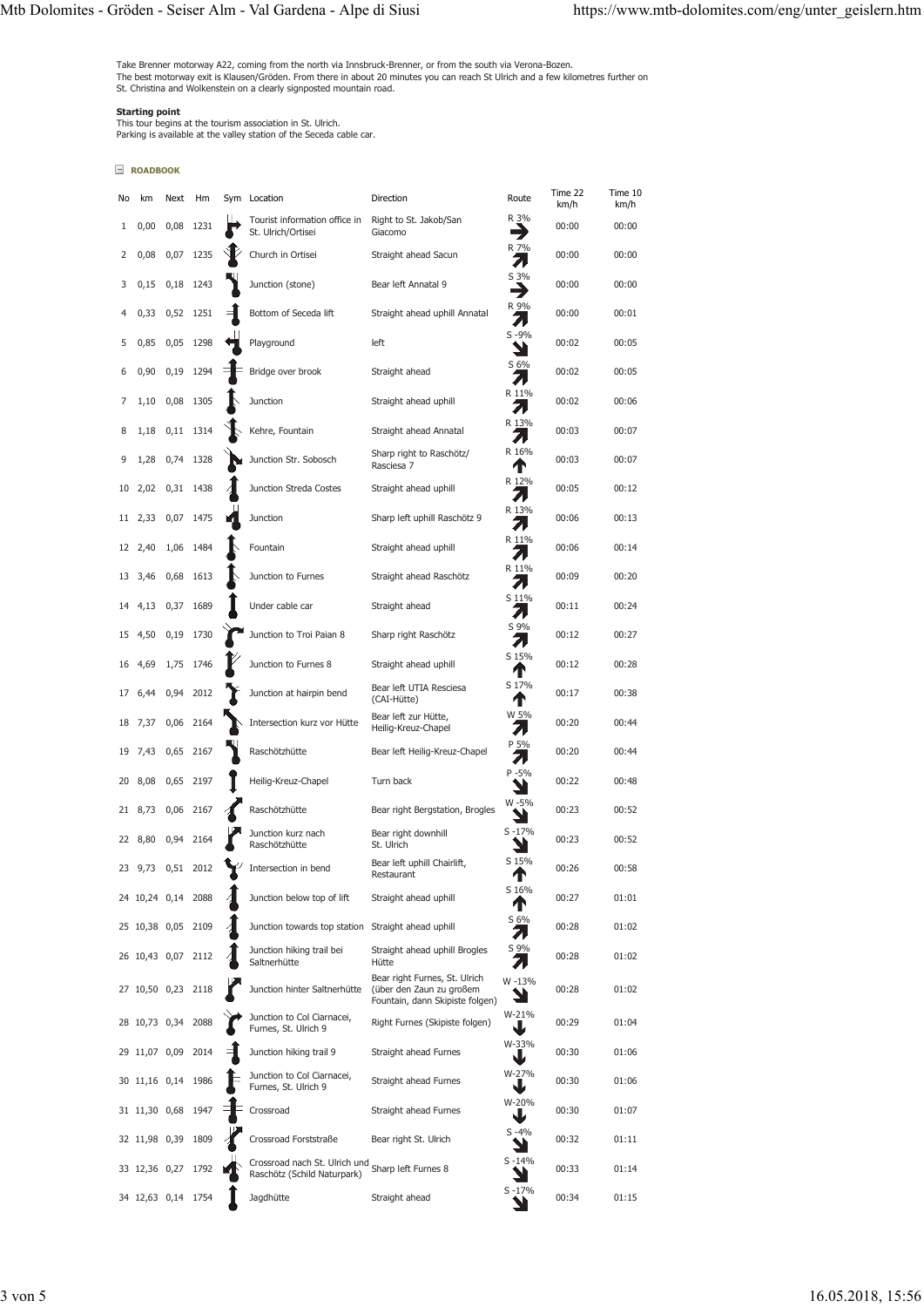|                    |               |                                                                                                                                                                                                                                                                                                                                                                                                                                                                                                                                                                                                                                                                                                                                                                                                         | Junction zur Hütte                            | Sharp left Seilbahn Seceda,<br>Furnes 8 (über lange Bridge<br>over brook) | $S - 3%$              | 00:34 | 01:16 |
|--------------------|---------------|---------------------------------------------------------------------------------------------------------------------------------------------------------------------------------------------------------------------------------------------------------------------------------------------------------------------------------------------------------------------------------------------------------------------------------------------------------------------------------------------------------------------------------------------------------------------------------------------------------------------------------------------------------------------------------------------------------------------------------------------------------------------------------------------------------|-----------------------------------------------|---------------------------------------------------------------------------|-----------------------|-------|-------|
|                    |               |                                                                                                                                                                                                                                                                                                                                                                                                                                                                                                                                                                                                                                                                                                                                                                                                         | Crossroads gravel road                        | Straight ahead Furnes (kurze<br>Schiebepassage)                           | S 0%<br>→             | 00:35 | 01:17 |
|                    |               |                                                                                                                                                                                                                                                                                                                                                                                                                                                                                                                                                                                                                                                                                                                                                                                                         | Middle station Seceda                         | Take gondola lift                                                         | X 30%<br>Т            | 00:36 | 01:19 |
|                    |               |                                                                                                                                                                                                                                                                                                                                                                                                                                                                                                                                                                                                                                                                                                                                                                                                         | <b>Bergastation Seceda</b>                    | Bear left Sangon Hut                                                      | $P - 4%$<br>3         | 00:41 | 01:31 |
|                    |               |                                                                                                                                                                                                                                                                                                                                                                                                                                                                                                                                                                                                                                                                                                                                                                                                         | Lech de Ciaulonch<br>(kleiner See)            | Right Sangon Hütte,<br>St. Christina 1                                    | $S - 12%$             | 00:59 | 02:10 |
|                    |               |                                                                                                                                                                                                                                                                                                                                                                                                                                                                                                                                                                                                                                                                                                                                                                                                         | Junction to Wolkenstein,<br>Bridge over brook | Bear right St. Christina 1                                                | $S - 4%$              | 01:00 | 02:12 |
|                    |               |                                                                                                                                                                                                                                                                                                                                                                                                                                                                                                                                                                                                                                                                                                                                                                                                         | Junction zur Sangonhütte<br>(80m)             | Bear left downhill                                                        | $S - 9%$              | 01:00 | 02:12 |
|                    |               |                                                                                                                                                                                                                                                                                                                                                                                                                                                                                                                                                                                                                                                                                                                                                                                                         | Junction zur Aschgleralm                      | Bear left downhill                                                        | $S - 21%$<br>V        | 01:00 | 02:13 |
|                    |               |                                                                                                                                                                                                                                                                                                                                                                                                                                                                                                                                                                                                                                                                                                                                                                                                         | Junction zur Baiten Hütte 1                   | Bear left downhill                                                        | $S - 20%$             | 01:01 | 02:16 |
|                    |               |                                                                                                                                                                                                                                                                                                                                                                                                                                                                                                                                                                                                                                                                                                                                                                                                         | Junction, Bach mit<br>Staustufen              | Bear right                                                                | $R - 16%$<br>ע        | 01:02 | 02:17 |
|                    |               |                                                                                                                                                                                                                                                                                                                                                                                                                                                                                                                                                                                                                                                                                                                                                                                                         | Subway                                        | Sharp right Str. Insom (durch<br>Subway)                                  | R 0%<br>⊣             | 01:04 | 02:20 |
|                    |               |                                                                                                                                                                                                                                                                                                                                                                                                                                                                                                                                                                                                                                                                                                                                                                                                         | Crossroad<br>(zur Pramulin-Hütte)             | Straight ahead over bridge                                                | R 6%<br>71            | 01:04 | 02:21 |
|                    |               |                                                                                                                                                                                                                                                                                                                                                                                                                                                                                                                                                                                                                                                                                                                                                                                                         | Intersection nach Bridge                      | left downhill                                                             | R-8%                  | 01:04 | 02:21 |
|                    |               |                                                                                                                                                                                                                                                                                                                                                                                                                                                                                                                                                                                                                                                                                                                                                                                                         | Insom                                         | Straight ahead St. Christina                                              | $S - 2%$              | 01:06 | 02:25 |
|                    |               |                                                                                                                                                                                                                                                                                                                                                                                                                                                                                                                                                                                                                                                                                                                                                                                                         | Junction towards the centre<br>of S. Cristina | Straight ahead St. Christina<br>Kirche                                    | R 2%<br>⊣             | 01:06 | 02:26 |
|                    |               |                                                                                                                                                                                                                                                                                                                                                                                                                                                                                                                                                                                                                                                                                                                                                                                                         | Hydrant                                       | left downhill                                                             | R-8%<br>צ             | 01:07 | 02:27 |
|                    |               |                                                                                                                                                                                                                                                                                                                                                                                                                                                                                                                                                                                                                                                                                                                                                                                                         | Intersection                                  | Straight ahead Prauletta                                                  | R 13%<br>71           | 01:07 | 02:28 |
|                    |               |                                                                                                                                                                                                                                                                                                                                                                                                                                                                                                                                                                                                                                                                                                                                                                                                         | Junction Str. Col da Messa                    | Straight ahead uphill St. Jakob                                           | R 5%<br>Л             | 01:7  | 02:28 |
|                    |               |                                                                                                                                                                                                                                                                                                                                                                                                                                                                                                                                                                                                                                                                                                                                                                                                         | Junction to Seceda                            | Straight ahead St. Jakob                                                  | R 2%<br>→             | 01:09 | 02:32 |
|                    |               |                                                                                                                                                                                                                                                                                                                                                                                                                                                                                                                                                                                                                                                                                                                                                                                                         | Junction to Uleta                             | Bear right St. Jakob                                                      | R 10%<br>71           | 01:10 | 02:34 |
|                    |               |                                                                                                                                                                                                                                                                                                                                                                                                                                                                                                                                                                                                                                                                                                                                                                                                         | Chapel                                        | left St. Jakob Kirche                                                     | $P - 4%$              | 01:11 | 02:36 |
|                    | 1629          |                                                                                                                                                                                                                                                                                                                                                                                                                                                                                                                                                                                                                                                                                                                                                                                                         | Junction 20m after wayside<br>cross           | Straight ahead St. Jakob                                                  | W 5%<br>л             | 01:12 | 02:39 |
|                    | 1635          |                                                                                                                                                                                                                                                                                                                                                                                                                                                                                                                                                                                                                                                                                                                                                                                                         | Crossroad (nach Seceda)                       | Straight ahead St. Jakob                                                  | W-7%                  | 01:12 | 02:39 |
|                    | 1635          |                                                                                                                                                                                                                                                                                                                                                                                                                                                                                                                                                                                                                                                                                                                                                                                                         | Junction gravel road                          | Bear left towards St. Jakob/San<br>Giacomo                                | $S - 2%$<br>⊾<br>- 21 | 01:13 | 02:40 |
|                    |               |                                                                                                                                                                                                                                                                                                                                                                                                                                                                                                                                                                                                                                                                                                                                                                                                         | Junction to Siurasas                          | Straight ahead St. Jakob                                                  | $S - 16%$             | 01:14 | 02:43 |
|                    |               |                                                                                                                                                                                                                                                                                                                                                                                                                                                                                                                                                                                                                                                                                                                                                                                                         | Junction towards St. Ulrich/<br>Ortisei       | Straight ahead St. Jakob Kirche                                           | W-9%                  | 01:14 | 02:44 |
|                    |               |                                                                                                                                                                                                                                                                                                                                                                                                                                                                                                                                                                                                                                                                                                                                                                                                         | Junction gravel road                          | Bear right St. Jakob                                                      | $S - 1\%$<br>۲        | 01:15 | 02:45 |
|                    |               |                                                                                                                                                                                                                                                                                                                                                                                                                                                                                                                                                                                                                                                                                                                                                                                                         | End of gravel road                            | Straight ahead                                                            | W-4%                  | 01:15 | 02:47 |
|                    |               |                                                                                                                                                                                                                                                                                                                                                                                                                                                                                                                                                                                                                                                                                                                                                                                                         | Fountain vor Kirche                           | Straight ahead                                                            | S 9%                  | 01:17 | 03:49 |
|                    |               |                                                                                                                                                                                                                                                                                                                                                                                                                                                                                                                                                                                                                                                                                                                                                                                                         | Kiche St. Jakob                               | Straight ahead                                                            | W-10%                 | 01:17 | 02:49 |
|                    |               |                                                                                                                                                                                                                                                                                                                                                                                                                                                                                                                                                                                                                                                                                                                                                                                                         | Junction to Sacun                             | Straight ahead Col de Flam                                                | $P - 2%$<br>→         | 01:17 | 02:50 |
|                    |               |                                                                                                                                                                                                                                                                                                                                                                                                                                                                                                                                                                                                                                                                                                                                                                                                         | Crossroad                                     | Straight ahead St. Ulrich                                                 | $P - 14%$             | 01:18 | 02:51 |
|                    |               |                                                                                                                                                                                                                                                                                                                                                                                                                                                                                                                                                                                                                                                                                                                                                                                                         | Junction with track                           | Sharp right downhill                                                      | W-15%                 | 01:20 | 02:56 |
|                    |               |                                                                                                                                                                                                                                                                                                                                                                                                                                                                                                                                                                                                                                                                                                                                                                                                         |                                               | Sharp right St. Ulrich/Ortisei 6                                          | $S - 15%$             | 01:21 | 02:59 |
|                    |               |                                                                                                                                                                                                                                                                                                                                                                                                                                                                                                                                                                                                                                                                                                                                                                                                         | Fountain                                      | Straight ahead zwischen<br>Benchesn hindurch Annatal                      | $P - 5%$              | 01:22 | 03:00 |
|                    |               |                                                                                                                                                                                                                                                                                                                                                                                                                                                                                                                                                                                                                                                                                                                                                                                                         | Pauli-Hütte                                   | left downhill                                                             | R-16%<br>צ            | 01:23 | 03:04 |
|                    |               |                                                                                                                                                                                                                                                                                                                                                                                                                                                                                                                                                                                                                                                                                                                                                                                                         | Tree with wayside cross                       | Sharp right                                                               | R 6%<br>л             | 01:23 | 03:04 |
|                    |               |                                                                                                                                                                                                                                                                                                                                                                                                                                                                                                                                                                                                                                                                                                                                                                                                         | <b>Bridge</b>                                 | Straight ahead                                                            | S 15%<br>71           | 01:24 | 03:05 |
| 84 30,96 0,05 1324 |               |                                                                                                                                                                                                                                                                                                                                                                                                                                                                                                                                                                                                                                                                                                                                                                                                         |                                               |                                                                           |                       |       |       |
| 85 31,01 0,12 1332 |               |                                                                                                                                                                                                                                                                                                                                                                                                                                                                                                                                                                                                                                                                                                                                                                                                         | Junction                                      | Bear right towards guesthouse                                             | S 11%<br>71           | 01:24 | 03:06 |
| 65                 | 69 26,65 0,17 | 35 12,77 0,13 1730<br>36 12,91 0,35 1726<br>37 13,25 1,97 1726<br>38 15,22 0,32 2453<br>51 21,81 0,29 1864<br>52 22,10 0,05 1825<br>53 22,15 0,16 1823<br>54 22,31 0,38 1808<br>55 22,68 0,26 1734<br>56 22,94 0,53 1684<br>57 23,47 0,08 1605<br>58 23,55 0,02 1605<br>59 23,57 0,66 1606<br>60 24,23 0,15 1558<br>61 24,39 0,21 1556<br>62 24,60 0,13 1561<br>63 24,73 0,06 1551<br>64 24,79 0,60 1558<br>25,39 0,31 1591<br>66 25,70 0,46 1591<br>67 26,16 0,34 1639<br>68 26,50 0,14<br>70 26,82 0,44<br>71 27,26 0,14 1627<br>72 27,40 0,21 1604<br>73 27,61 0,22 1590<br>74 27,84 0,47 1589<br>75 28,30 0,02 1565<br>76 28,33 0,03 1567<br>77 28,35 0,30 1564<br>78 28,65 0,69 1557<br>79 29,34 0,66 1463<br>80 30,00 0,08 1359<br>81 30,07 0,68 1347<br>82 30,76 0,01 1317<br>83 30,77 0,19 1315 |                                               | $\sim$ Junction                                                           |                       | →     |       |